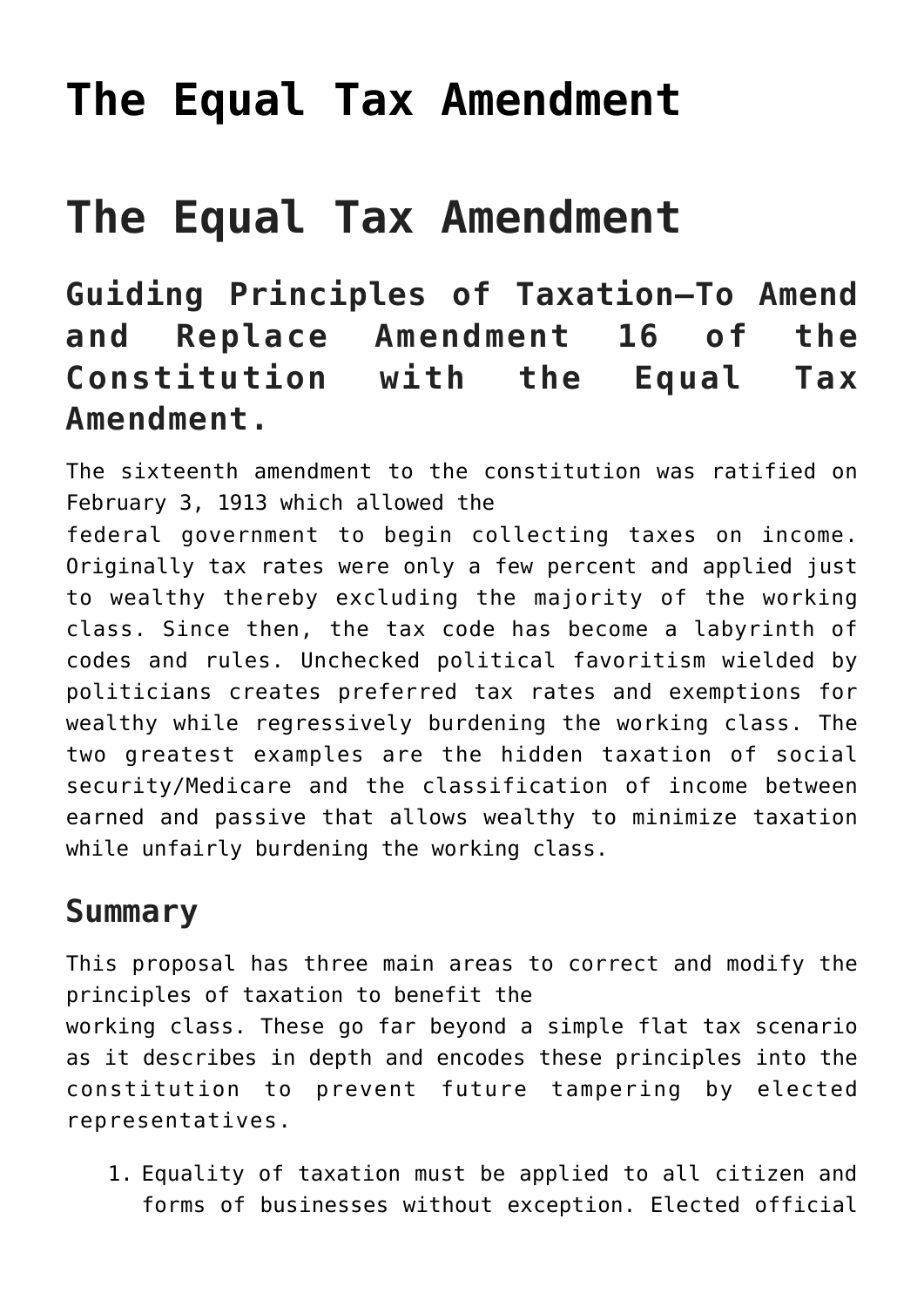cannot modify, exempt, reward or punish individuals or organizations. One tax rate will be determined and applied. Representatives can provide exemptions such as a floor on the first level of income but the exemption must be reasonably available to all taxpayers.

- 2. Establishes protection from involuntary servitude as right of the people by establishing a maximum cap of 50% of earnings on the amount of tax the government can collect and flattens the power curve by requiring allocation of taxes between federal, state and local.
- 3. Provides against unfair confiscation of people's assets by invoking the principle of previously taxed income.

## **1. Principle of Equality of Taxation Shall be Applied**

A guiding principle of equality under the law shall be that the burden of taxation should fall reasonably in relatable proportions to income upon the public and that all rules and exceptions must abide by this. Therefore, taxation of income and offsets in the form of deductions and credits in all forms and names, must apply equally or be reasonably available and utilizable by all members of the public including individuals and entities of business and organization and regardless of status.

There will be no difference between the tax rate on income between a corporation and an individual nor a difference between any type of business entity. There will be no difference in type of income whether it be passive from investments or from work provided. There will be no differences in exemptions of income whether it be first earnings or other deductions unless otherwise available to all type of entities.

#### **2. Principle of Freedom from Servitude and**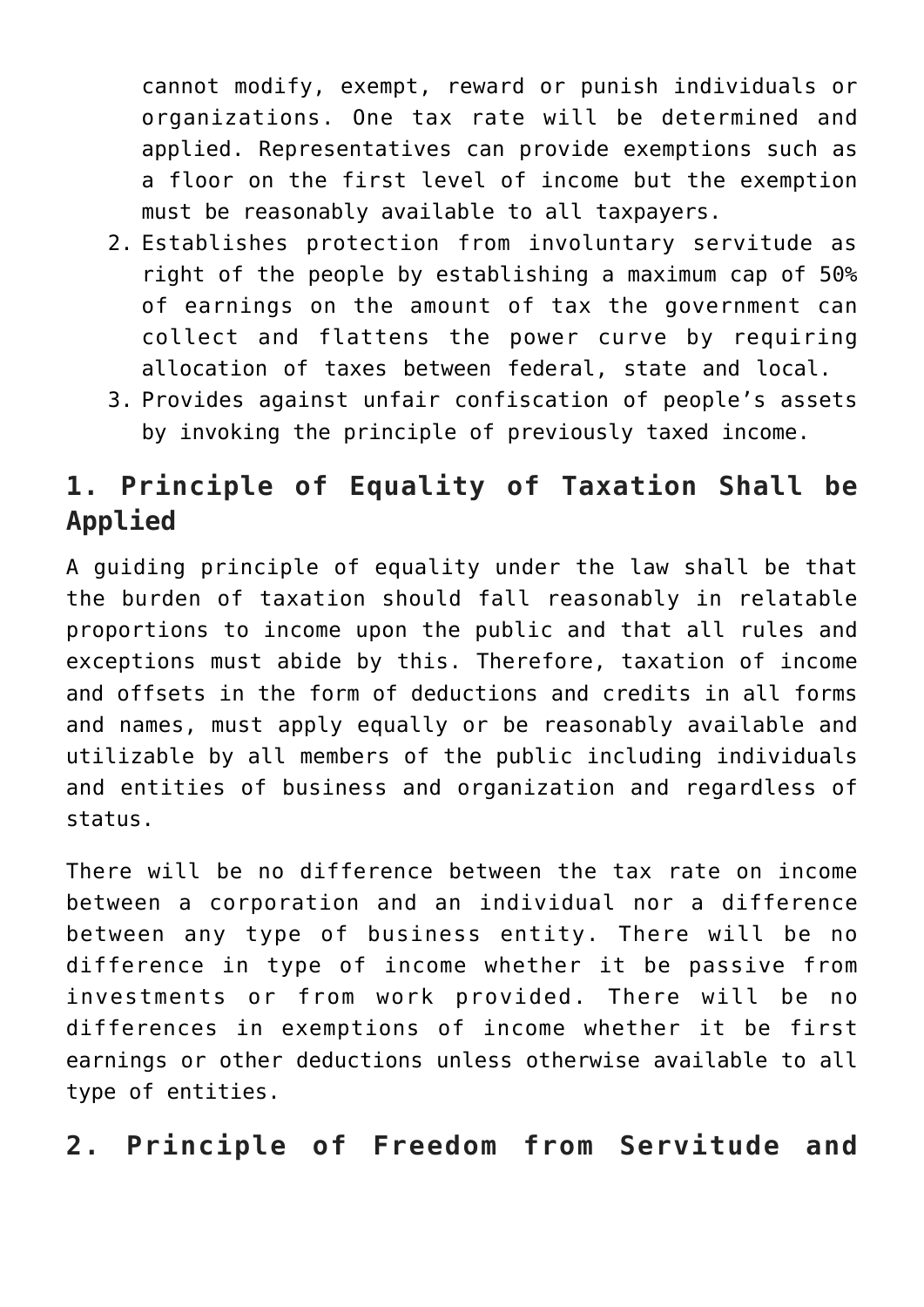### **Extortion by Taxation**

That the definition of freedom is that no person shall be required to contribute greater than 50% of their efforts and income towards the support of its government and societal programs otherwise it is deemed involuntary servitude and is protected against herein by amendment to the constitution. Therefore taxation in all forms and names may not exceed the 50% threshold in order to preserve the rights of freedom of individuals and to prevent involuntary servitude to the state. The allocation of taxation will be apportioned to properly allow for the division and responsibilities of government within this threshold split between the Federal and the other half to be apportioned to State and local governments in a manner determined by the people of each state. Therefore, the maximum taxation in all forms and names that can be collected will not exceed 25% for Federal and 25% combined for State and local governments. This shall apply to all entities of organization including individuals and forms of business.

Taxation shall be deemed to be a burden that is to be reasonably borne by the public eligible to vote for representation that will determine revenue obtained through it. Therefore, all methods and

determinations used to generate taxes must be borne in part by estimate of at least two thirds of the public eligible to vote. This will prevent extortion by democracy that could allow 51% of the public to unfairly take from the minority 49%.

Congress shall make no laws or take actions that violate the rights to protection from involuntary servitude or extortion by taxation.

#### **3. Principle of Previously Taxed Income**

All assets including savings and investment derived from income previously subject to tax will be forever free from secondary taxation excluding sales taxes and property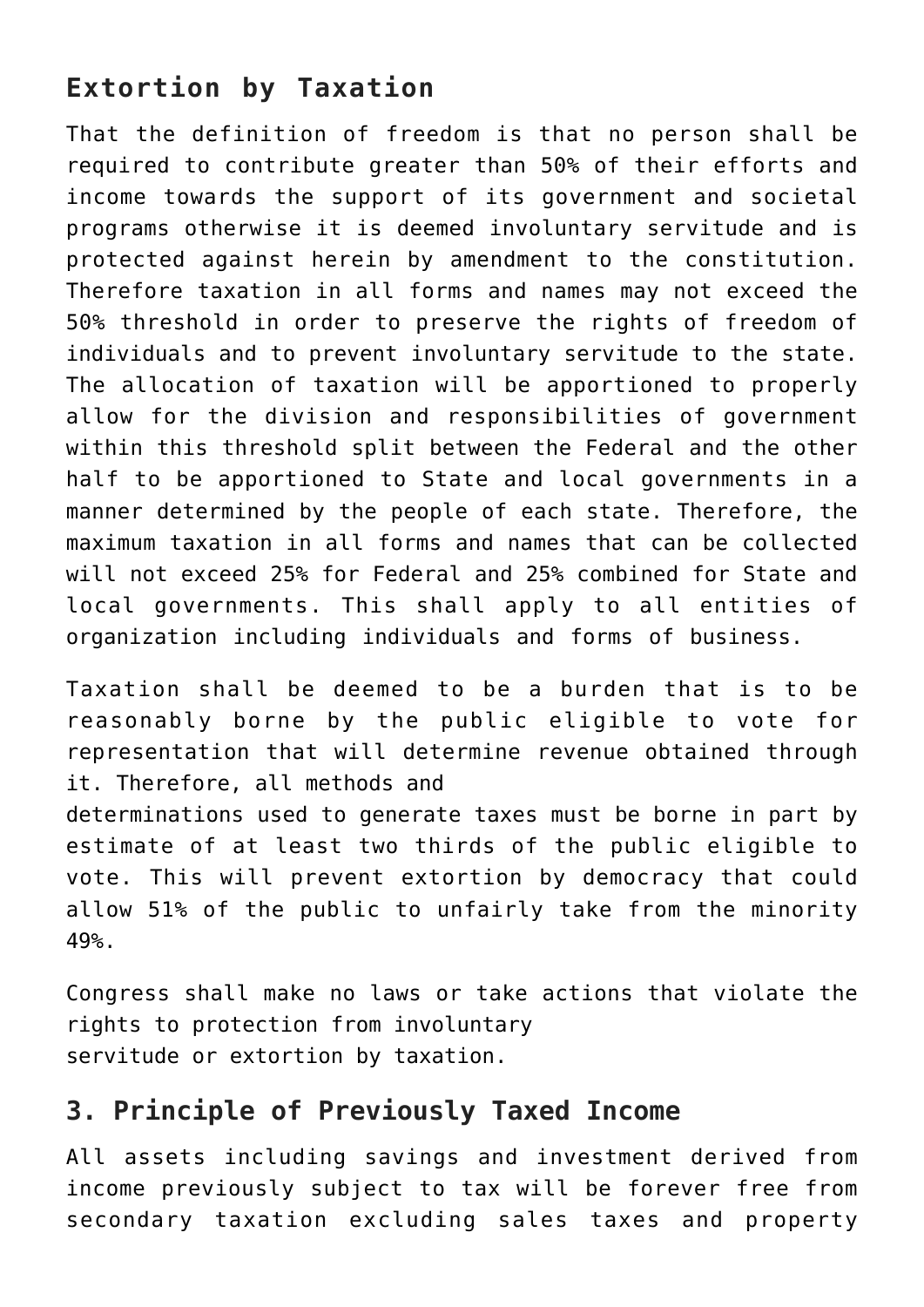improvement taxes.

An unjust method of income taxation is to use double taxation to confiscate existing property and savings of citizens.

A free person should and shall be able to give their money or property away to anyone for any reason without taxation or permission from the government. The concept of gift taxes and inheritance taxes to be paid on the accumulation of earnings that have already been rightfully taxed should be always without incurrence of a second tax. One can notice how the plutocracy allows tax shelters and forms of estate transfer to occur for the wealthy without tax consequence but a working class individual or farmer cannot simply gift their property to who they wish.

Additionally, taxing the value of assets purchased with income known as personal property taxes will be prohibited. All personal property owned (including guns) must be tax exempt in all forms or names (tax, registration, license, etc.) to avoid being unconstitutional confiscatory taxation. Real property can be taxed where the authority collecting the tax provides services for the protection and maintenance of it. For example, road maintenance, law enforcement, zoning enforcement, etc.

## **Examples of How These Would Apply**

#### **Equality of Taxation**

**Example 1 –** Congress may allow for standard floor deduction of basic income that no tax will apply but this would apply to everyone regardless of how great their income. For example, say the first \$20,000 of income a person makes is exempt from taxation but a 25% simplified tax rate applies to all income above this. Then this same deduction would apply to everyone even those making one million would still be allowed to exempt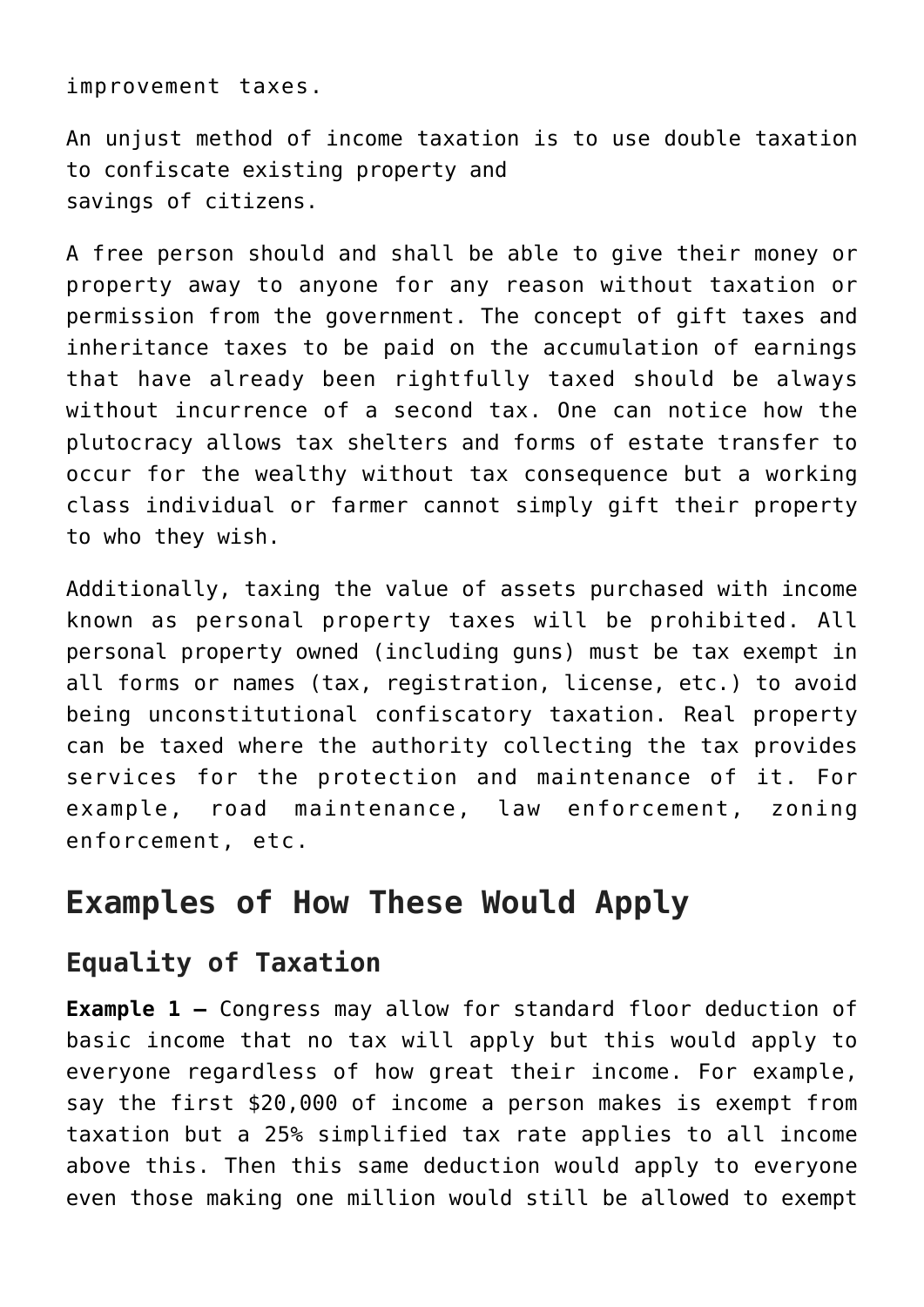the first \$20,000 of their income. So, they would pay a tax of \$245,000 (\$1,000,000 less \$20,000 equals \$980,000 times the tax rate of 25% equals \$245,000). Since only one simplified tax rate applies and no other deductions are allowed, the tax calculation and ability to manipulate the tax code in favoritism to wealthy is eliminated.

**Example 2 –** A dual income married couple with three children and have a house with a mortgage where one spouse makes \$60,000 per year and the other makes \$40,000 per year. Each spouse would be allowed to exempt their first \$20,000 of income. So, their taxes at a 25% simplified rate would be \$10,000 for spouse making \$60,000 and \$5,000 for the one making \$40,000 for a combined rate of \$15,000. They would not have to pay social security or Medicare taxes but also wound not receive any additional deductions for children, mortgage interest or property taxes. Their current tax rates alone for Social security and Medicare is 15.3% meaning they must pay \$15,300 in taxes while also paying income taxes on top. So, working class individuals would actually pay less in total taxation.

**Example 3 –** Simplified by type of entity. All individuals, proprietorships, partnerships and various forms of corporations including C, Sub S and LLC would pay the very same exact rate. Thereby there is no advantage or disadvantage to how income is earned based on the entity type. So, a small Sub S business pays the very same rate as a large multibillion multinational corporation.

**Example 4 –** No difference in type of income – All income whether passive or earned is now treated the same and therefor pay the same exact rate without benefit to wealthy investors. Therefore, capital gains earned on the sale of stocks would incur the same tax rate as someone earning income working for a company.